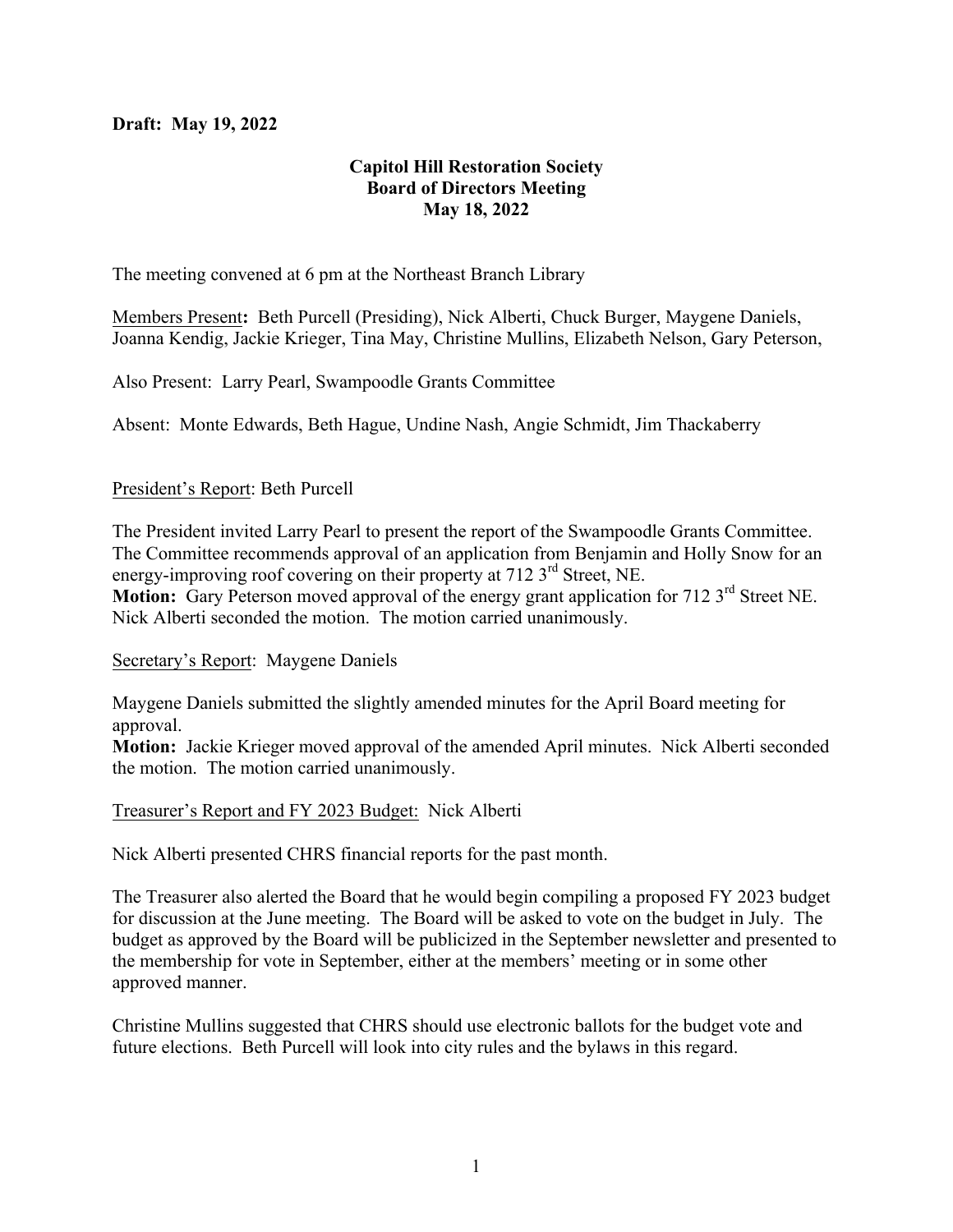### Preservation Cafes: Christine Mullins

Christine Mullins reported that Peter and Tina May gave an excellent presentation on "Not so Permastone: A History of a House in its Façade" via zoom on Tuesday evening May 17. The presentation was recorded and is available on the CHRS website.

The next Preservation Café will be in the fall. Suggestions are being solicited for topics and speakers.

Mothers Day House and Garden Tour. Elizabeth Nelson

Elizabeth Nelson reported that the 2022 tour was successfully held on Mothers Day weekend, May 7 and 8, 2022. Comments from tour-goers were quite positive, and home-owners and participating churches and the Hill Center seemed extremely pleased.

Pending final accounting, about 440 advance tickets were sold, mostly via Eventbrite. An additional 30-50 tickets were sold the weekend of the tour and via PayPal for a probable total of 480 to 490 tickets sold. An additional 75 comp tickets were distributed without charge.

The on-line component of the tour was notably popular, with some 200 views during tour weekend and to the present. The on-line tour will be available for ticket-holders through the summer via a hidden link distributed to ticket holders. (The 2020 virtual house tour will remain accessible via an open link on the CHRS website.)

The walking tours presented by Beth Purcell and Angie Schmidt were well-attended and popular, despite the poor weather.

Financial results for the tour will be available for the June board meeting.

House Tour chair Elizabeth Nelson expressed thanks to everyone who contributed once again to the success of the 2022 tour.

Historic Preservation: Bet Purcell

Beth Purcell reported that the Historic Preservation committee reviewed a proposal for  $745 \times 10^{th}$ Street, SE and determined that the proposal was in keeping with the Capitol Hill Historic **District** 

### Membership: Maygene Daniels

Maygene Daniels proposed that the Board should determine details of a new CHRS donation structure to accompany the simplified dues structure approved at the February meeting. The Board agreed to present ideas for ways to acknowledge donations at various levels, either by recognition and appreciation alone or with tangible benefits. Jackie Krieger will accept and compile suggestions.